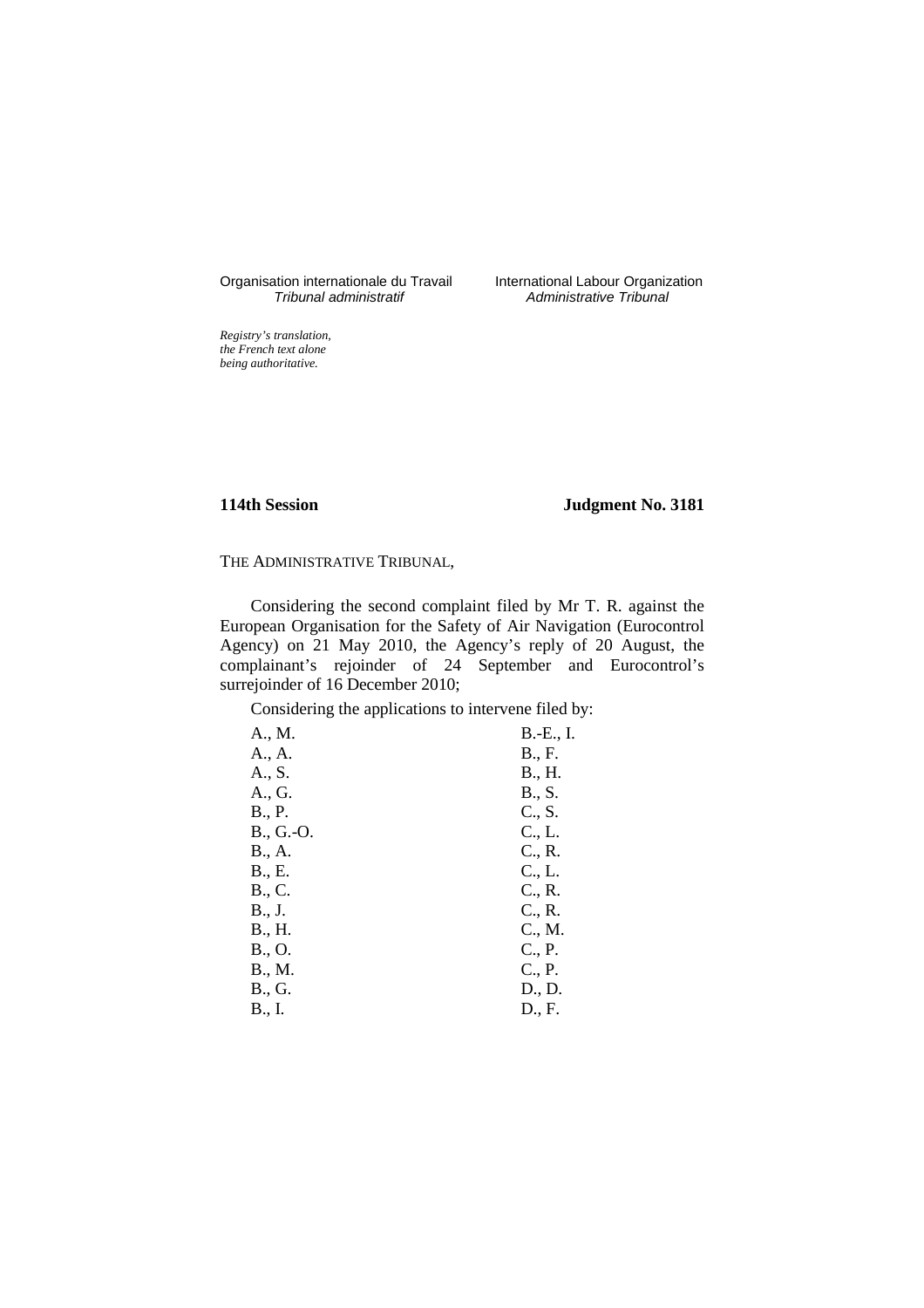| Judgment No. 3181 |  |  |
|-------------------|--|--|
|-------------------|--|--|

| D., M.   | K., J.    |
|----------|-----------|
| d.S., R. | K., F.    |
| D., F.   | K., V.    |
| D., H.   | K., M.    |
| d.V., A. | L., A.    |
| D., M.   | L., A.    |
| D., V.   | L., J.-M. |
| D., R.   | L., M.    |
| D., C.   | L., M.    |
| D., S.   | L., P.    |
| D., F.   | L., F.    |
| D., K.   | M., P.    |
| E., K.   | M., S.    |
| E., M.   | M., S.    |
| E., R.   | McC., H.  |
| E., B.   | McC., J.  |
| E., B.   | McM., A.  |
| E., M.   | M., S.    |
| G., R.   | M., J.    |
| G., D.   | M., K.    |
| G., D.   | M., S.    |
| G., B.   | M., J.    |
| H., K.   | M., R.    |
| H., R.   | N., J.    |
| H., T.   | N., F.    |
| H., F.   | O., R.    |
| H., R.   | O., R.    |
| H., P.   | O., W.    |
| H., C.   | O., A.    |
| H., R.   | O., M.    |
| J., T.   | P. M., I. |
| J., F.   | P., M.    |
| J., M.   | P., S.    |
| J., G.   | P., M.    |
| J., A.   | P., T.    |
| J., A.   | P., É.    |
|          |           |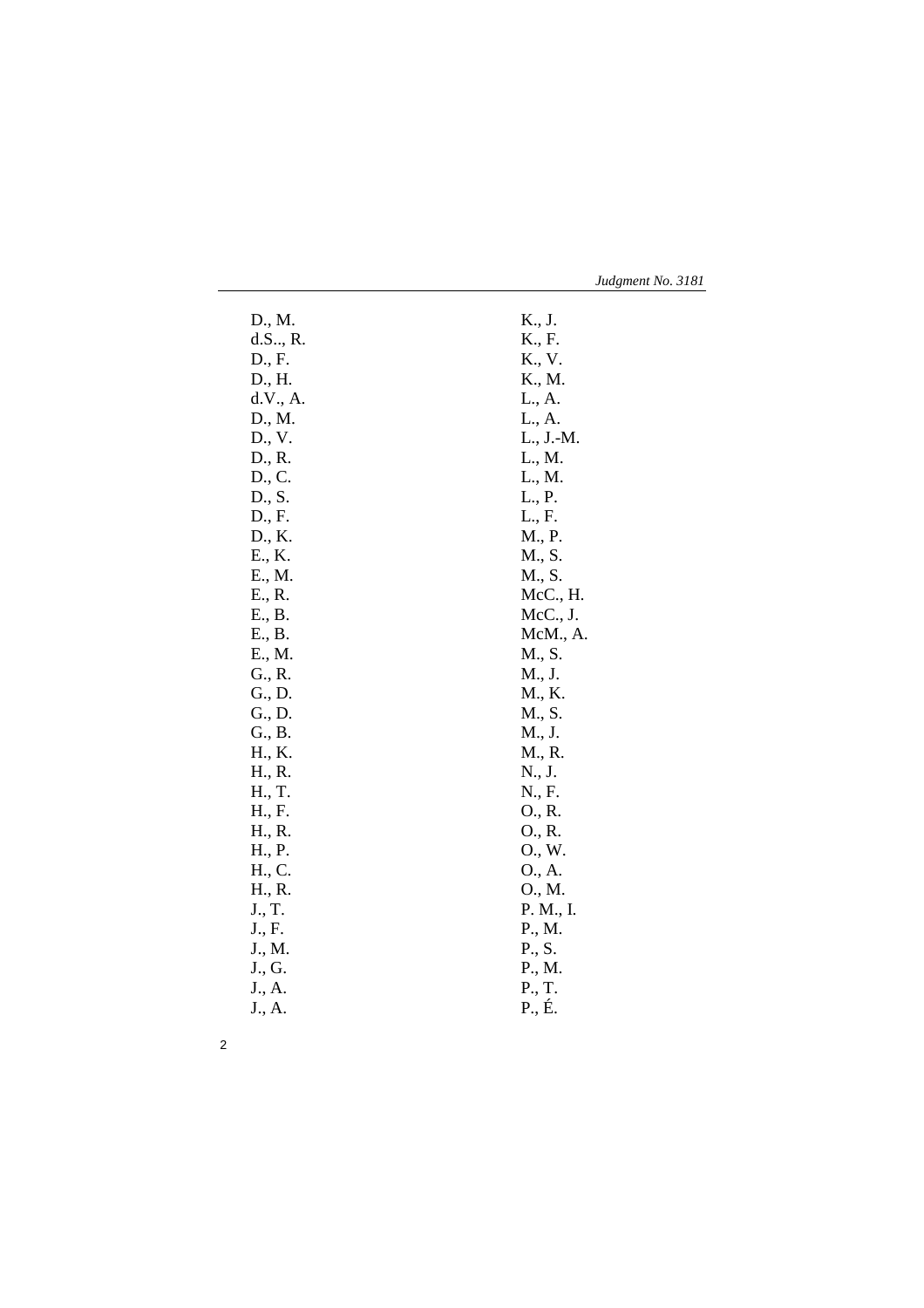| Judgment No. 3181 |  |
|-------------------|--|
|-------------------|--|

| P., C.                 | v.B., J.   |
|------------------------|------------|
| P., V.                 | v.B., M.   |
| S., A.                 | V.d.B., J. |
| S., S.                 | V.d.B., R. |
| S., N.                 | v.d.R., J. |
| S., K.                 | v.d.K., A. |
| S., E.                 | v.d.P., J. |
| S., S.                 | v.L., M.   |
| $S_{\cdot}, J_{\cdot}$ | V.W., I.   |
| S., K.-F.              | V., A.     |
| S., R.                 | V., R.     |
| $S_{\cdot}, J_{\cdot}$ | V., M.     |
| $S., J.-M.$            | W., A.     |
| S., J.                 | W., P.     |
| S., P.                 | W., W.     |
| T., C.                 | Z., O.     |
| U., S.                 | Z., R.     |

and the letter of 2 July 2010 in which the Agency stated that it had no objections to these applications, despite its reservation regarding the amount of the costs which the Tribunal might award;

Considering Articles II, paragraph 5, and VII of the Statute of the Tribunal;

Having examined the written submissions and decided not to order hearings, for which neither party has applied;

Considering that the facts of the case and the pleadings may be summed up as follows:

A. The complainant, a German national born in 1981, entered the service of Eurocontrol in 2000. He works as an air traffic controller at the Maastricht Upper Area Control Centre.

Facts relevant to this dispute are to be found in Judgments 2560 and 2782, which were delivered in cases also concerning Eurocontrol. It should be recalled that in September 1992 the Permanent Commission for the Safety of Air Navigation approved a salary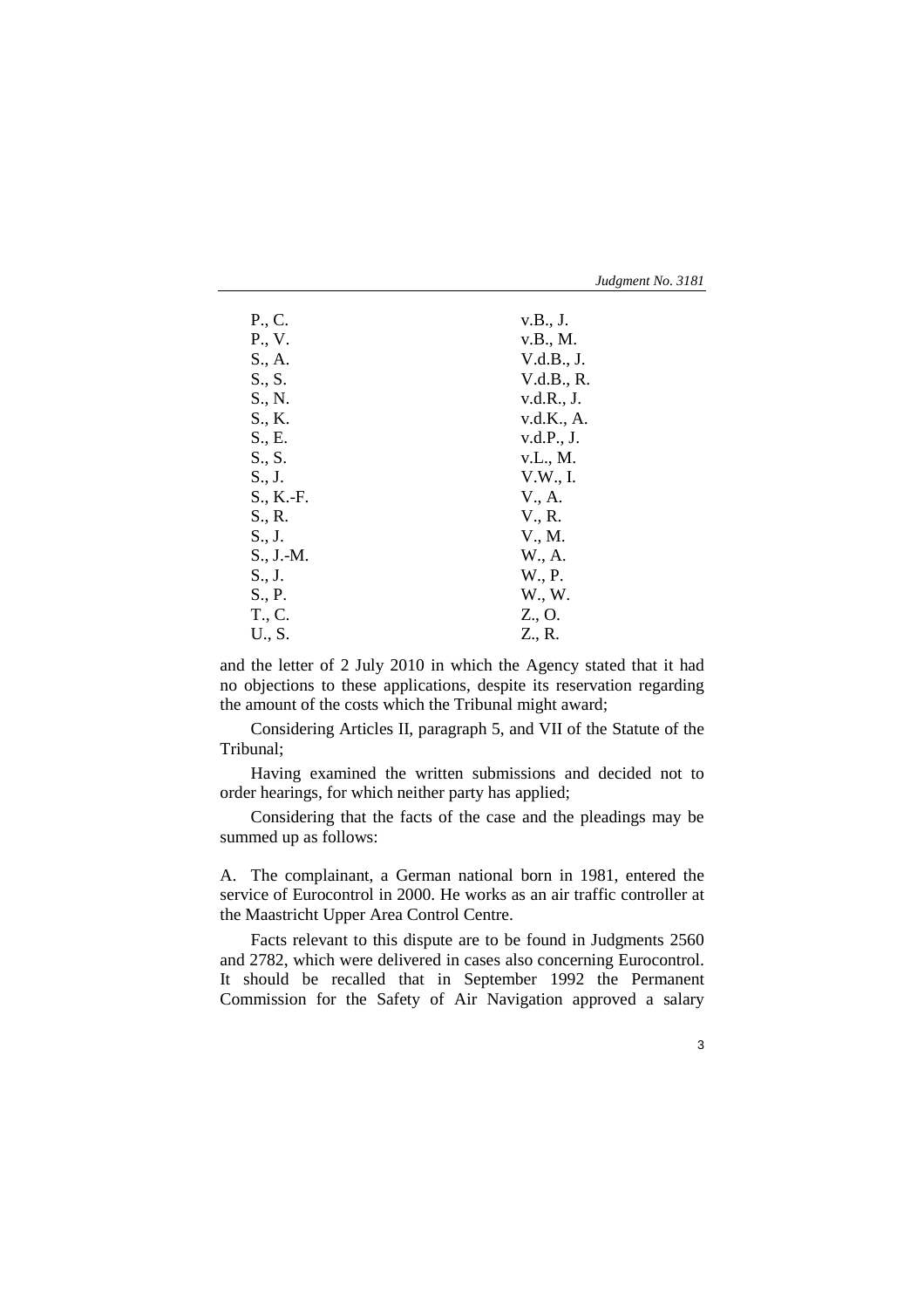adjustment methodology applicable as from 31 December 1991, modelled on that which had just been adopted by the institutions of the European Community. This methodology was to apply until 30 June 2001, but its application was extended for two years pending the adoption by the European Union of a new adjustment methodology. The new methodology took effect on 1 July 2004 and a salary adjustment of 3.4 per cent was applied as from that date.

In Judgment 2560, delivered on 12 July 2006, the Tribunal allowed the complaints filed by 34 officials of Eurocontrol who were contesting their payslips of 31 July 2004 insofar as they did not show any back pay for the period 1 July 2003 to 30 June 2004. The Tribunal set aside the impugned decisions and remitted the case to the Agency for a decision on the adjustment of salaries and pension rights acquired in respect of the above-mentioned period. In pursuance of that judgment, the Permanent Commission decided that the 3.4 per cent adjustment would be granted for that period and that the resulting back pay would be received not only by the 34 officials who had filed a complaint with the Tribunal, but also by other members of staff and pensioners. This back pay was received in December 2006. Interest for late payment, at a rate of 8 per cent per annum calculated from July 2004, was also paid, but only to the complainants.

On 8 March 2007 one member of staff – who had not been a party to the case leading to Judgment 2560 – lodged an internal complaint with the Director General in which he asked to be paid the interest for late payment which some of his colleagues had received. This internal complaint was dismissed but, in the event, in Judgment 2782 of 4 February 2009 the Tribunal ordered the Agency to pay this staff member interest at the rate of 8 per cent per annum on the amount corresponding to the adjustment which he had received for the period 1 July 2003 to 30 June 2004.

On 6 April 2009 the complainant claimed interest for late payment on the sum corresponding to the above-mentioned adjustment pursuant to Judgment 2782 – as did a substantial number of his colleagues at that time. In a letter of 15 September 2009 the Principal Director of Resources explained that he could not accede to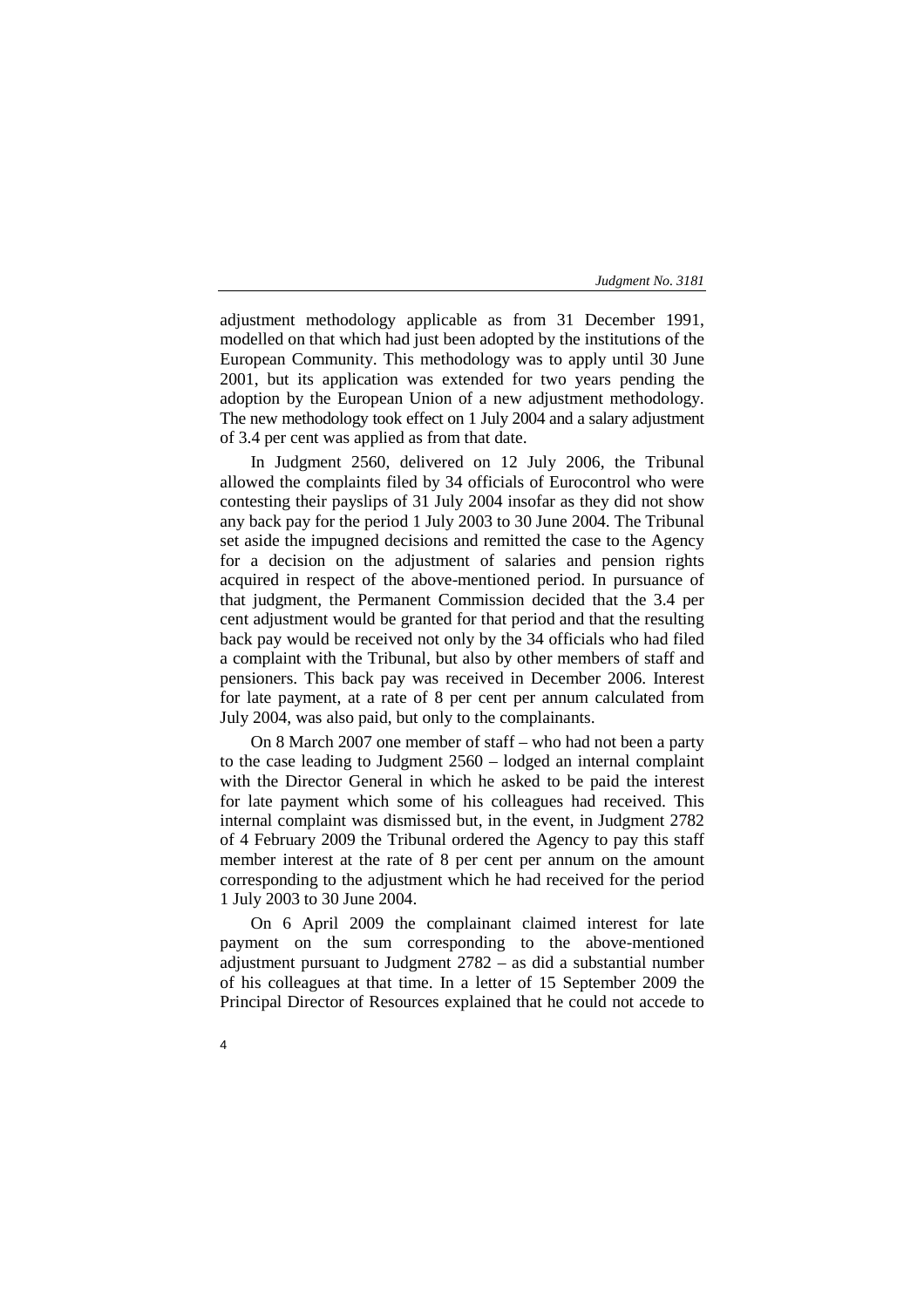the complainant's request, because it was time-barred, since he had not filed an internal complaint within the prescribed time limit in order to challenge the decision of December 2006 not to pay him that interest. On 25 November 2009 the complainant lodged an internal complaint with the Director General in which he asked him to review the "issue", arguing that Judgment 2782 constituted a new and unforeseeable fact of decisive importance triggering a new time limit for appeal. Before the Tribunal he impugns the implied decision to reject that internal complaint.

The Joint Committee for Disputes met on 29 July 2010 to consider some 200 internal complaints – including that of the complainant – which had been referred to it. In its opinion it concurred with the position adopted by the Principal Director of Resources on 15 September 2009 and consequently recommended the rejection of the internal complaints. The Principal Director of Resources, acting on behalf of the Director General, informed the complainant in a memorandum of 5 November 2010 that he shared that opinion and that his internal complaint was therefore rejected as inadmissible and, subsidiarily, as legally unfounded.

B. The complainant asserts that his complaint is receivable. He points out that, according to Judgment 676, a staff member concerned by an administrative decision which has become final may ask for its review if he or she is relying on facts or evidence of decisive importance of which he or she was not and could not have been aware before the decision was taken, or if some new and unforeseeable fact of decisive importance has occurred since then and that, when such is the case, the Administration is under a duty to respond to the request for review by taking a new decision which will trigger a new time limit, even if the original time limit was not respected. He considers that the "precedent" set by Judgment 2782 fulfils both of the abovementioned conditions. He concludes from this that he was entitled to submit his request of 6 April 2009, which he did within three months of the delivery of the aforementioned judgment, and then to file an internal complaint. In his view, he has thus properly exhausted all internal means of redress.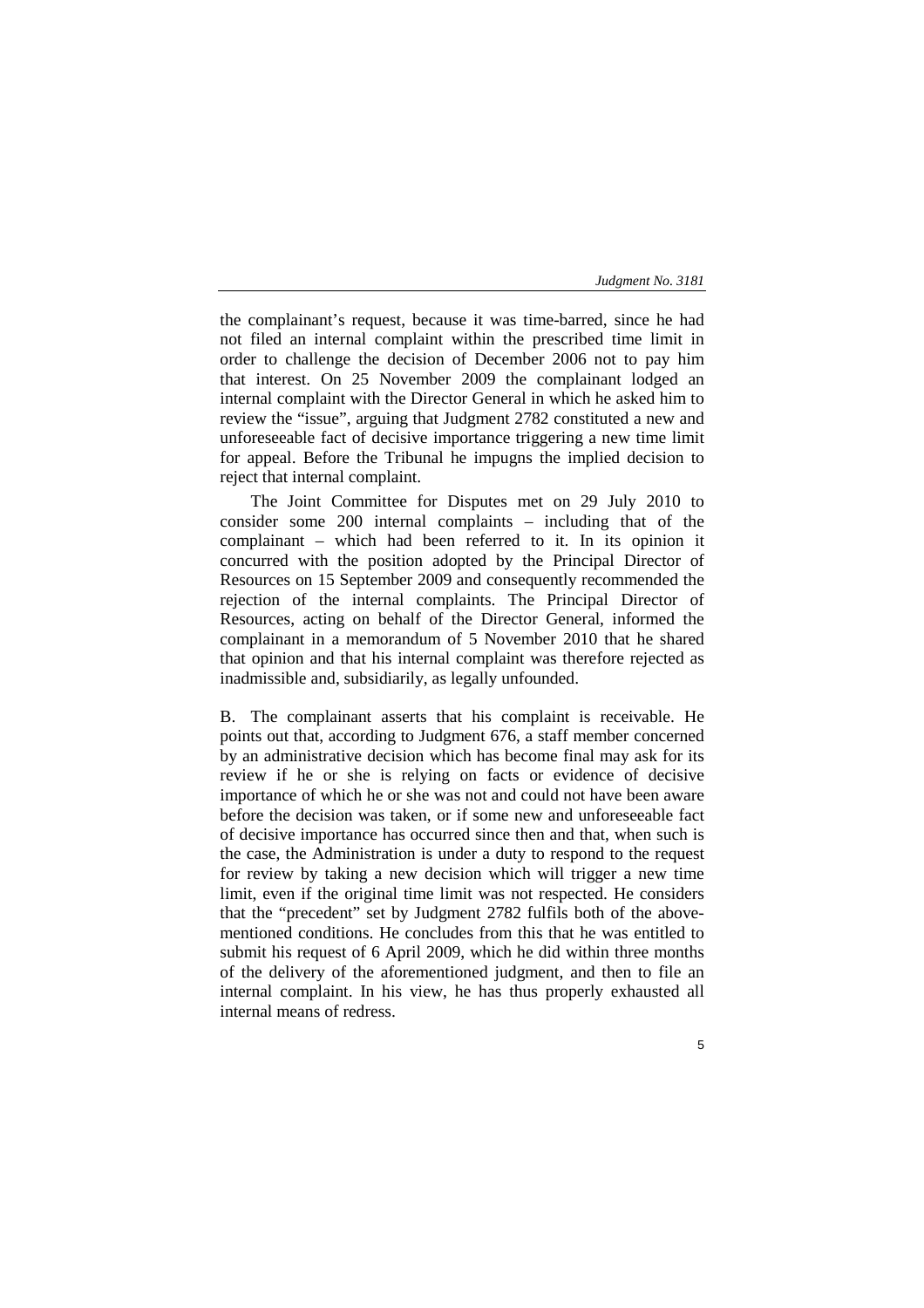On the merits, he submits that the Agency, by not extending the benefit of Judgment 2782 to all staff, committed a "serious breach" and violated the principles of transparency, stability, foreseeability and equal treatment.

The complainant asks the Tribunal to set aside the implied decision to reject his internal complaint of 25 November 2009 as well as the decision of 15 September 2009, to order the payment of "due and payable" interest on the back pay received in December 2006 and to set the rate of interest at 8 per cent per annum. In addition, he claims costs in the amount of 6,000 euros.

C. In its reply the Agency contends that the complaint is irreceivable. It points out that when the complainant received the back pay due to him in December 2006, unlike his colleague who initiated the proceedings which led to Judgment 2782, he did not challenge the fact that this sum was not accompanied by interest for late payment. Therefore, in its view, the complaint is time-barred. In this regard, Eurocontrol refers to the Tribunal's case law with respect to the principle that time limits are justified by the need for stability in the parties' legal relations. It recognises that the Tribunal allows exceptions to this principle, but considers that in the instant case no exceptional circumstances exempt the complainant from the time bar. Moreover, the Agency states that in Judgment 2203 the Tribunal clarified the precedent set in Judgment 676, which "has so far remained an isolated one". Lastly, it does not accept that the delivery of Judgment 2782 constitutes a new and unforeseeable fact of decisive importance which could trigger a new time limit for appeals.

On the merits and subsidiarily, the defendant contends that the aforementioned judgment took effect only between the parties and that the Agency was therefore under no legal obligation to extend its effect to all staff.

D. In his rejoinder the complainant reiterates his arguments. He submits that Judgment 2782 does constitute a new fact, because in that judgment the Tribunal set forth a general principle of law for the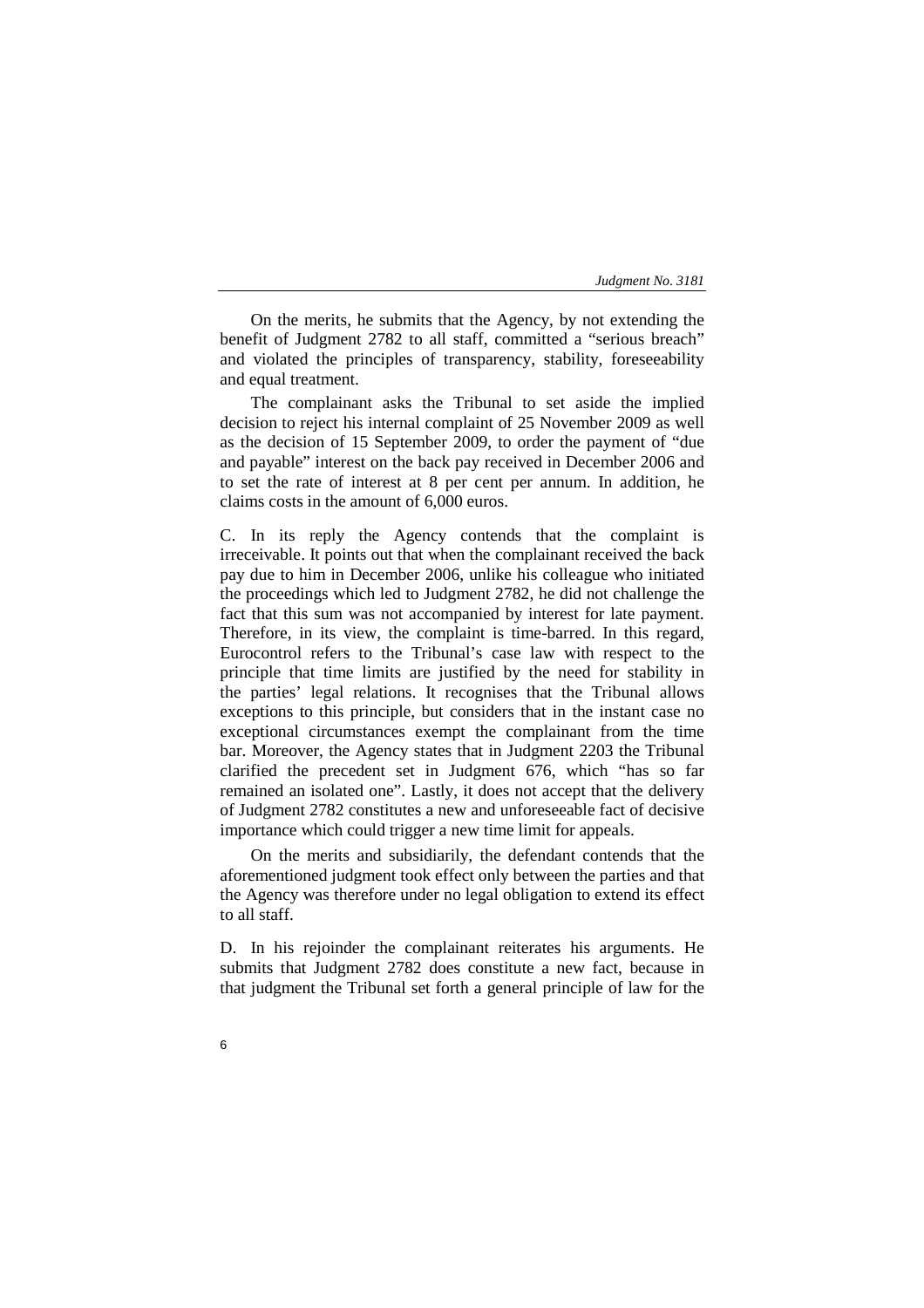7

first time. In his opinion, the case leading to Judgment 2203 is "fundamentally" different to the instant case, particularly in that the argument that a new fact exists was not relied upon in the earlier case.

E. In its surrejoinder the Agency maintains its position. It explains that, even if Judgment 2782 was "perhaps a new decision" which decided an issue that had never been raised before, this alone does not enable it to be said that the conditions for waiving the time limit defined exhaustively in Judgment 2203 have been met.

# CONSIDERATIONS

1. The dispute now before the Tribunal is a sequel to Judgment 2560 delivered on 12 July 2006. In pursuance of that judgment, the Agency decided that the salary adjustment which had been granted as from 1 July 2004 would be paid retroactively as from 1 July 2003, not only to the officials who had filed the complaints leading to the above-mentioned judgment, but also to other members of staff and to pensioners. The corresponding back pay was received in December 2006, but only the officials who had filed a complaint with the Tribunal received interest for late payment at a rate of 8 per cent per annum.

2. In Judgment 2782, delivered on 4 February 2009, the Tribunal allowed the complaint filed by a staff member who challenged the fact that he had not been paid that interest.

3. Relying on the precedent established in that judgment, the complainant, like several of his colleagues, then asked the Director General to pay interest for late payment on the back pay received in December 2006. As this request was rejected, he lodged an internal complaint. On 21 May 2010 he filed his complaint with the Tribunal impugning the implied decision to reject his internal complaint and requesting the payment of that interest.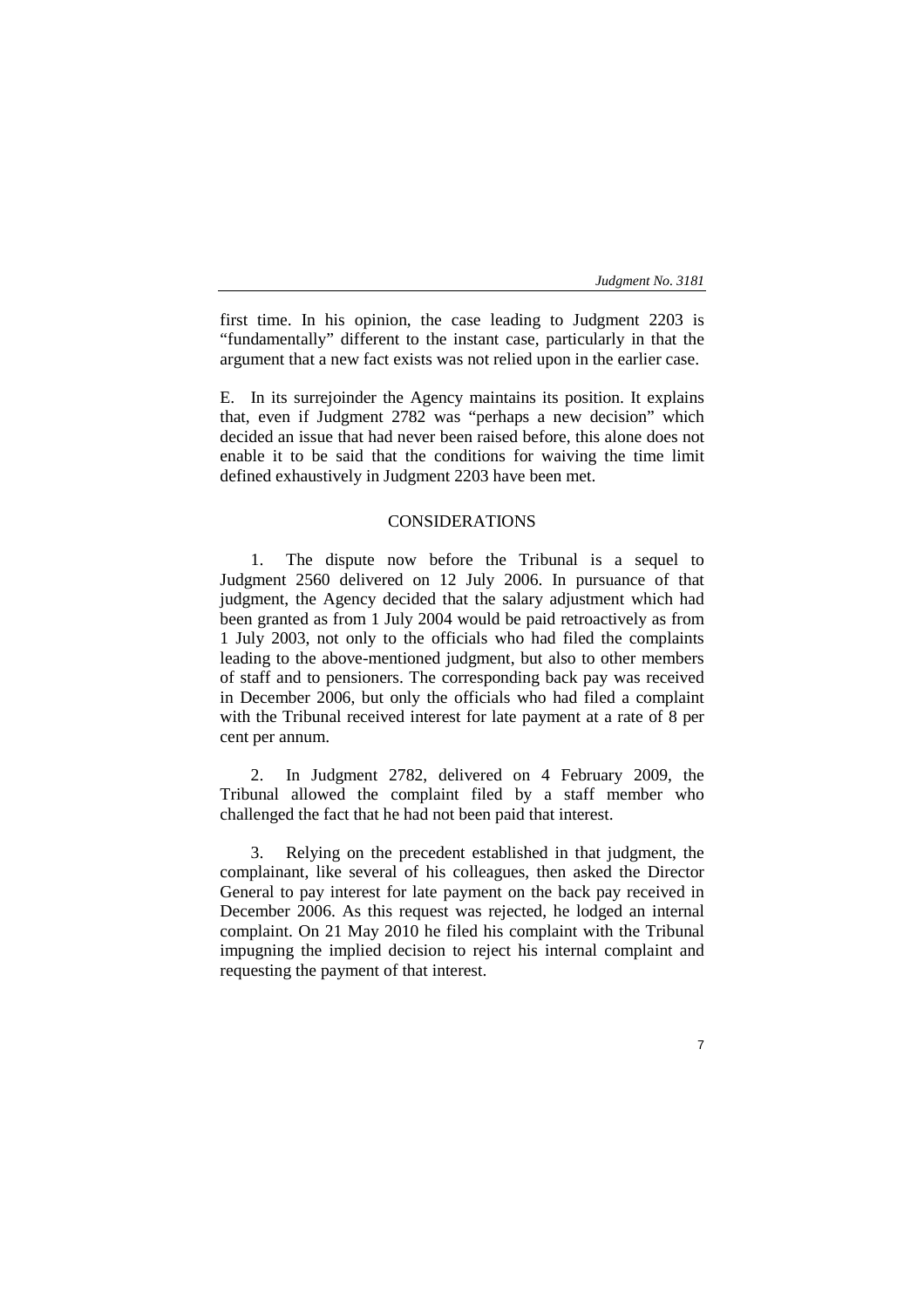4. On 5 November 2010 the Principal Director of Resources, acting on behalf of the Director General, finally dismissed the aforementioned internal complaint in accordance with the recommendation made by the Joint Committee for Disputes on 29 July 2010.

5. The Agency submits that the complaint has been lodged out of time and that the complainant's claim must fail in light of the Tribunal's abundant case law on the time bar. It states that, when he received the back pay in December 2006, he did not protest against the fact that it was not accompanied by interest for late payment, unlike his colleague who considered that he was entitled to such interest and therefore filed both an internal complaint and then the complaint which the Tribunal allowed in above-mentioned Judgment 2782.

Relying on Judgments 602, 1166, 1466, 2463 and 2722, it recalls that the Tribunal has repeatedly stated that time limits are an objective matter of fact and that it will not entertain a complaint filed out of time, because any other conclusion, even if founded on considerations of equity, would impair the necessary stability of the parties' legal relations, which is the very purpose of time limits. It adds that the only exceptions to this rule that the Tribunal has allowed are where the complainant has been prevented by *vis major* from learning of the impugned decision in good time, or where the organisation, in breach of the principle of good faith, has deprived that person of the possibility of exercising his or her right of appeal by misleading him or her or concealing some paper from him or her, but it contends that none of these circumstances obtained in the instant case.

6. In his rejoinder the complainant counters this objection to receivability by saying that, while it is true that he did not claim interest for late payment after receiving his back pay in December 2006 and that he did not intervene in the proceedings leading to the above-mentioned Judgment 2782, he did, however, send a request to the Director General "within three months of the delivery of the [aforementioned] judgment" and thereafter lodged an internal complaint. He submits that the said judgment does indeed constitute a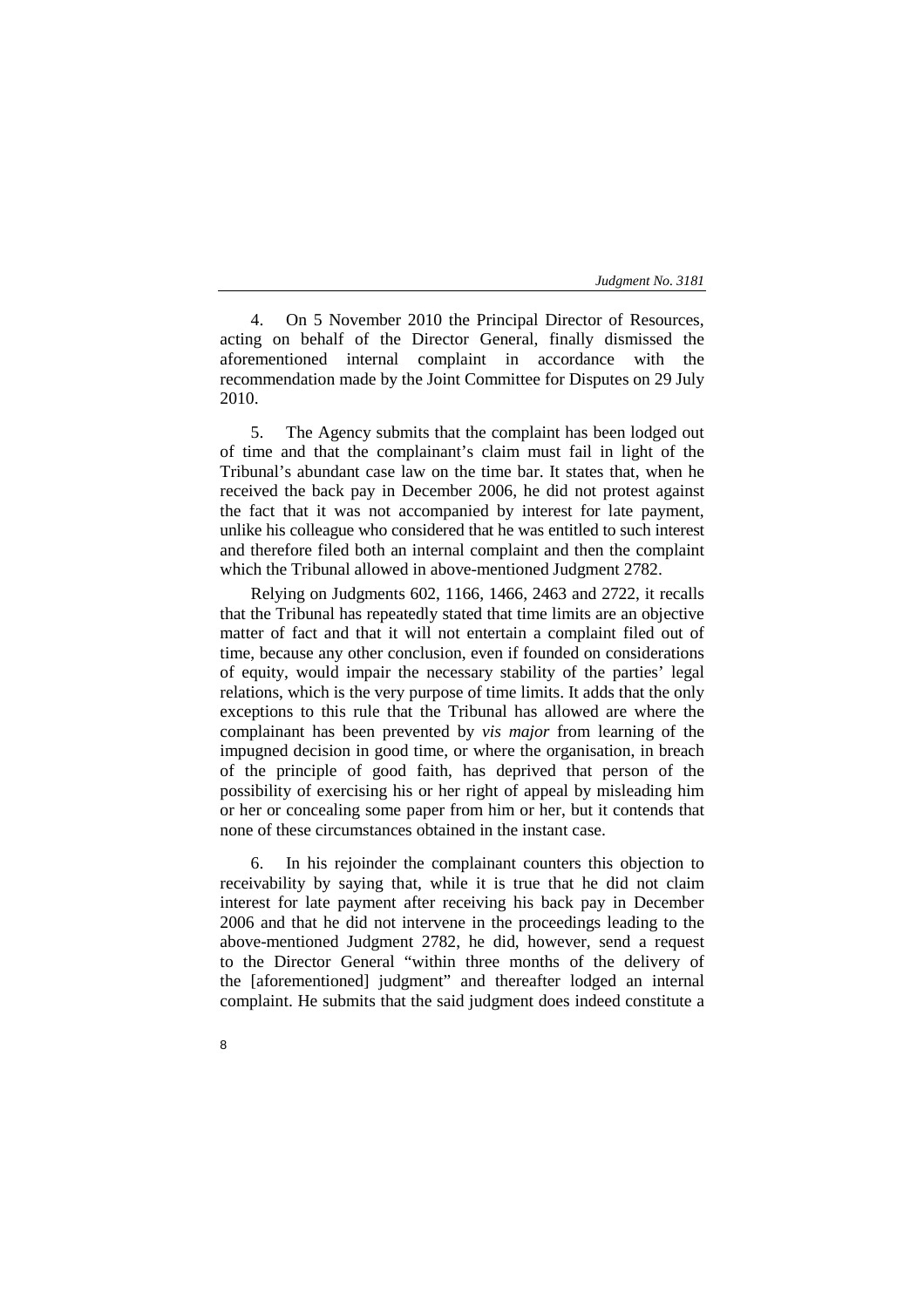new fact justifying a request for review because, for the first time, it establishes a general principle of law on the matter, namely that "where the debt is one that falls due on a fixed date, interest for late payment is due *ipso jure* as from that date, without the need for any prior action by the creditor, because in such a case the due date is equivalent to the service of notice".

In his submissions the complainant draws attention to the fact that in consideration 1 of Judgment 676, which was delivered in a case bearing some similarities to the instant case, the Tribunal held that a staff member concerned by an administrative decision which has become final may ask the organisation to review his situation, either "when some new and unforeseeable fact of decisive importance has occurred since the decision was taken", or when he is relying "on facts or evidence of decisive importance of which he was not and could not have been aware before the decision was taken". In his opinion, Judgment 2782 constituted a "new precedent" of which he was not and could not have been aware.

7. The question here is therefore whether Judgment 2782 constitutes "a new and unforeseeable fact of decisive importance" which has occurred since the back pay was paid in December 2006 without interest for late payment.

8. The precedent established in Judgment 676, on which the complainant relies, was cited by the Tribunal in Judgments 2203, under 7, 2722, under 4, and more recently in Judgments 3002, under 14 and 15, and 3140, under 4.

9. The Tribunal is of the opinion that, in the instant case, the complainant's argument that the delivery of Judgment 2782 constituted a new and unforeseeable fact of decisive importance, within the meaning of the above-cited case law, is to no avail. In Judgment 676 the Tribunal did accept that the delivery of one of its judgments could be described in those terms and could therefore have the effect of reopening the time limit within which a staff member may lodge an appeal. But the circumstances of that case were very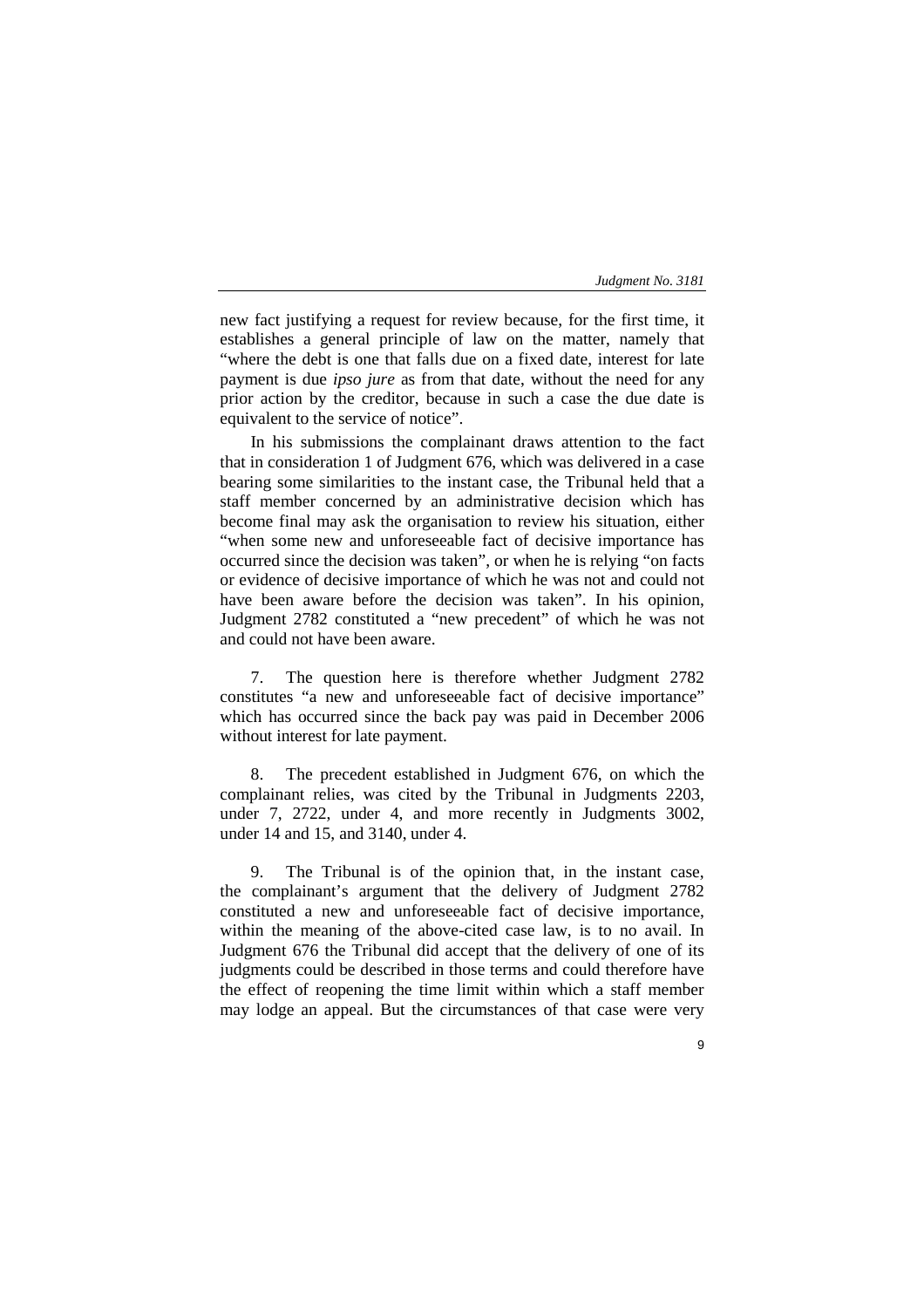special in that the Tribunal, in the previous judgments which it cited in that case, had formulated a rule which had greatly altered the situation of certain staff members of an organisation and which, although already applied by the organisation, had until then not been published or communicated to the staff members concerned. No exceptional circumstances of that nature exist in the instant case where, moreover, the delivery of Judgment 2782 cannot be regarded as unforeseeable.

Nor can it be considered that the delivery of that judgment enables the complainant to rely on facts or evidence of decisive importance of which he was not and could not have been aware before the impugned decision was taken.

10. In this case, in December 2006 the complainant received a payslip for back pay which made no mention of interest for late payment. At that point he did not lodge any internal complaint against the non-payment of that interest, unlike his colleague who initiated the proceedings leading to Judgment 2782. Since, as stated in the foregoing consideration, the conditions established in Judgment 676 for reopening the time limit for lodging an appeal were not met, the complainant could not rely on Judgment 2782 in order to submit in April 2009 a request which he ought to have made within the prescribed time limit running from the date on which he received the above-mentioned payslip which, according to the case law, constitutes an administrative decision.

11. As the complainant submitted his request out of time, the requirement laid down in Article VII, paragraph 1, of the Statute of the Tribunal that internal means of redress must be exhausted has not been met, and both the complaint and the applications to intervene must be dismissed as irreceivable.

## DECISION

For the above reasons,

The complaint is dismissed, as are the applications to intervene.